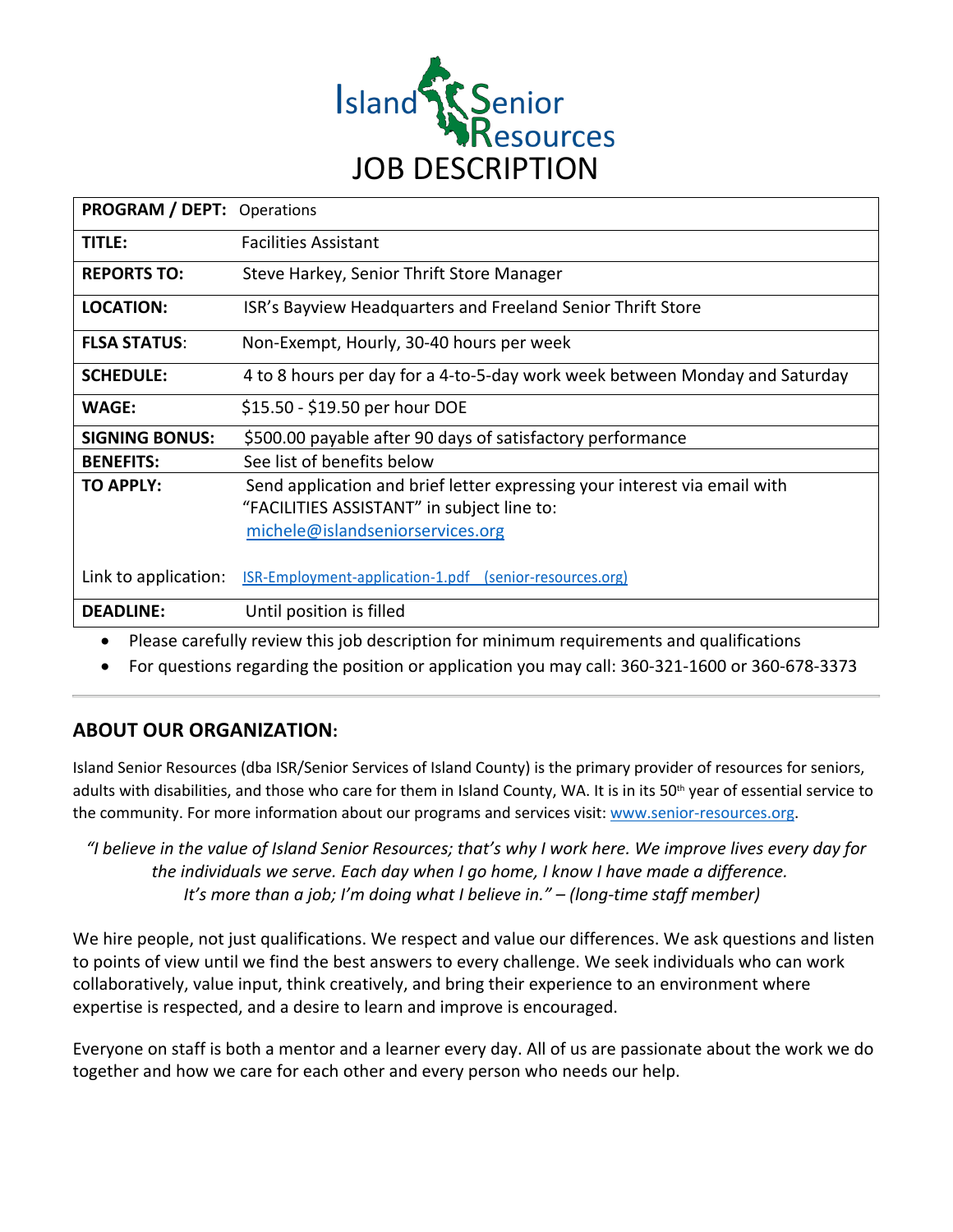

**Our Mission**: To provide resources that enhance the emotional, social, and physical well-being of seniors, adults with disabilities, and those who care for them.

**Our Vision**: Island Senior Resources envisions strong communities where seniors, adults with disabilities, and those who care for them are valued, heard and seen, care for and about, afforded respect, treated with dignity, and supported to live their best life.

Island Senior Resources is an independent nonprofit 501(c)(3) that has been serving Island County since 1972. It is not an agency of local, state, or federal government. Island Senior Resources is the trade name for Senior Services of Island County.

Island Senior Resources is an Equal Opportunity Employer and does not and shall not discriminate based on race, color, religion (creed), gender, age, national origin (ancestry), disability, marital status, sexual orientation, or military status, in any of its activities or operations.

# **POSITION SUMMARY:**

Supervised by Thrift Store Manager (former Maintenance Supervisor), the Facility Assistant is responsible for building operations maintenance and repairs at ISR's Bayview headquarters and the Senior Thrift Store in Freeland, for donation processing and backroom support at the Thrift Store, and for errands and maintenance that may require driving throughout Island County including Oak Harbor and Camano. Depending on experience, the position may be considered entry level and allow for the necessary on-thejob training and mentorship to perform essential job functions with less supervision over time and provide for professional development.

## **ESSENTIAL JOB FUNCTIONS:**

- 1. Works with Thrift Store Manager to establish priorities and schedule of activities.
- 2. Monitors buildings for needed and anticipated repairs.
- 3. Fixes broken equipment.
- 4. Performs preventative maintenance work on established basis.
- 5. Maintains maintenance records.
- 6. Monitors vehicle and equipment maintenance by outside providers (and supervises contract as assigned).
- 7. Performs ground maintenance, mowing, trimming, and other special projects.
- 8. Reviews and follows relevant instruction or maintenance manuals.
- 9. Procures bids for outsourced maintenance or repair work.
- 10. Orders or buys supplies as needed.
- 11. Processes non-monetary donations received at Thrift Store.
- 12. Performs errands and makes deliveries as needed.
- 13. Performs other duties as assigned.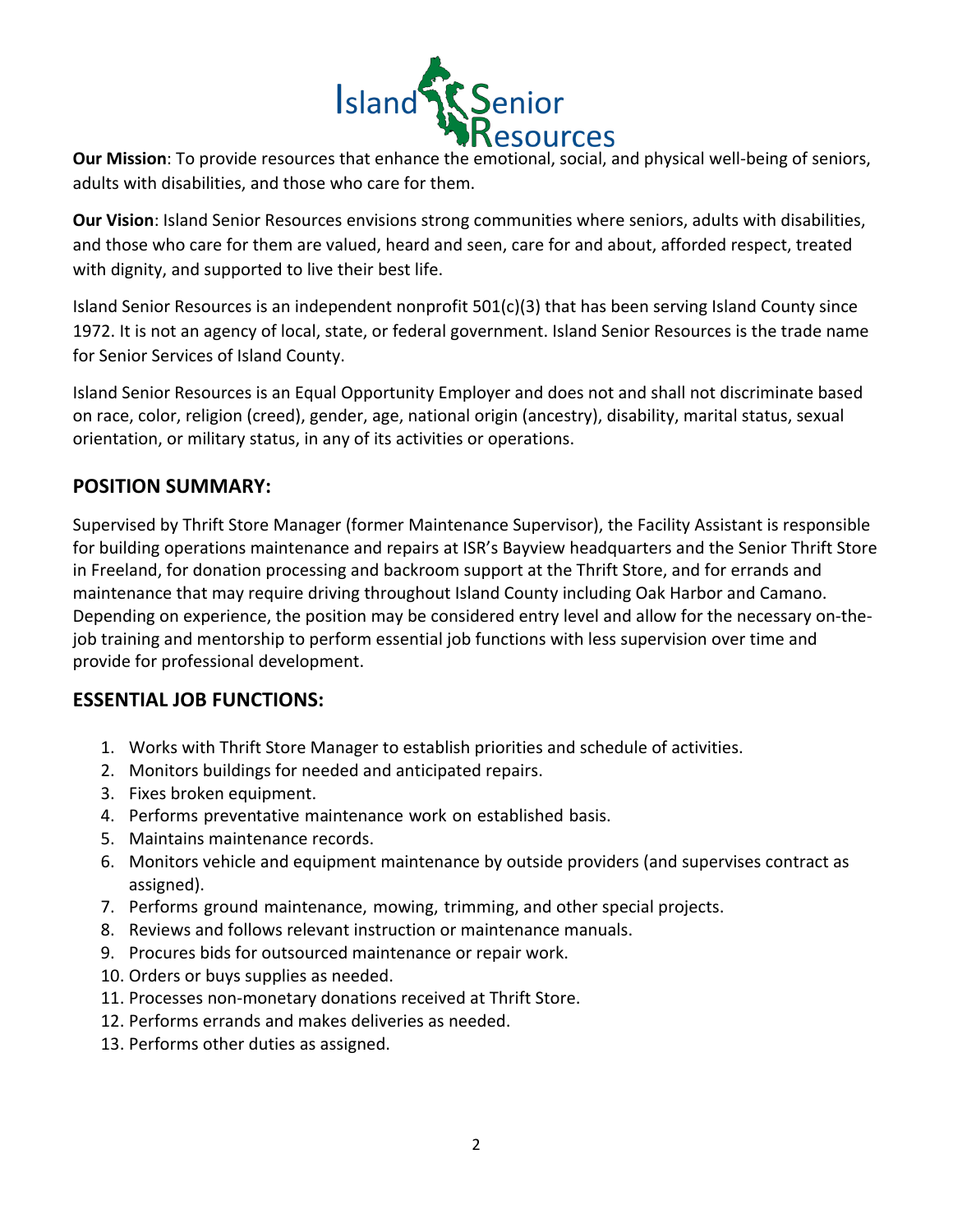

# **QUALIFICATIONS:**

### *Minimum Education/Experience*

*Required:* High School diploma or GED.

*Preferred:* One to three years of experience working in an organizational environment and/or performing relevant tasks.

### *Knowledge, Skills, and Abilities*

*Required:* Knowledge of how to use hand, power, and yard tools. Background and interest in 'tinkering' with small machines, plumbing, cars, carpentry, painting, small repairs, and/or landscaping, etc. Basic computer literacy (email, internet). Ability to work independently and as a member of a team. Positive can-do attitude and willingness to learn and grow. *Preferred:* Outgoing personality with a good sense of humor. Experience with customer service. Interest in working with people (especially seniors) of all ages. Experience with or capacity to learn MS Office software (e.g., Outlook, Teams, Word).

### *Special Qualifications*

- *Required:* Driver's license with careful driving record and capacity to drive ISR van.
- *Preferred:* Personal vehicle for use as needed during workday (basic insurance is required, mileage is reimbursable).

## **WORKING CONDITIONS & PHYSICAL REQUIREMENTS***:*

Substantial physical mobility is required for movement throughout the buildings and across Island County to safely and securely perform the full range of job duties including but not limited to:

- Use of standard office equipment such as computers, telephones, files, copier, and calculator.
- Use of hand, power, and lawn care tools.
- Lifting a minimum of thirty pounds manually (70 pounds with use of handcart).
- Climbing a ladder to roof line or ceiling.
- Working around electricity, toxic maintenance supplies, plumbing, vehicles, and landscaping.
- Driving automatic transmission vehicles without accessibility aids.

The ability to hear and communicate verbally and in writing at a level sufficient to perform the essential functions of the position is also required.